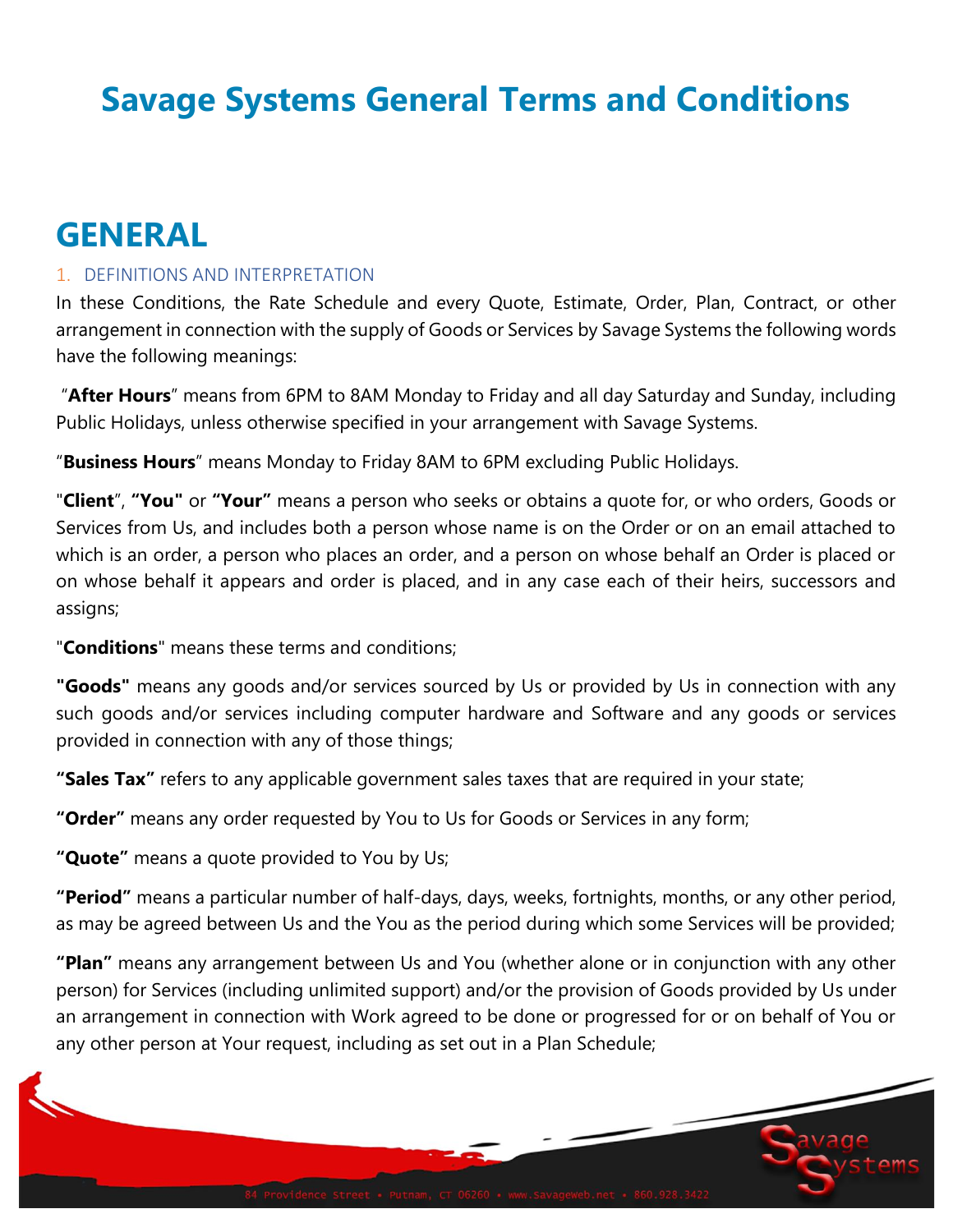**"Plan Schedule"** means the key terms applicable to Plans as set, and as may be varied by Us, from time to time in its absolute discretion without notice to You;

**"Public Holidays"** means any day which is a public holiday in the state of Connecticut

**"Rates"** means the hourly rates and other charges for Services (including any call-out fees and any Return/Cancellation Fees) set out in the Rates Schedule, a Plan, Plan Schedule, Quote, contract or arrangement entered into by Us and You or in these Conditions, and includes any monies payable to Us for any work it has done;

**"Rate Schedule"** means the schedule of rates, charges and conditions for the services of Ours as set, and as may be varied, by Us from time to time in its absolute discretion without notice to You;

**"Reasonable Assistance Limits"** has the meaning set out in clause [17.2;](#page-10-0)

**"Return/Cancellation Fee"** means a fee charged pursuant to clause [12.5](#page-7-0) as set by Us from time to time;

**"Service request"** means a request for service such as adds, moves, changes and technical assistance;

**"Services"** means the provision of any services by Us including Work, advice and recommendations;

**"Software"** includes software and any installation, update, associated software and any services provided in connection with any of these things;

" **Us",** "**Our**" or "**We**" means Savage Systems and its heirs, successors and assigns; and

**"Work"** means anything We may do, provide, customize, produce or acquire, whether or not in connection with, or for the purposes of, You or Your use or benefit, and includes testing, troubleshooting, installation and configuration of new equipment or software, consulting, scoping, planning, documenting and quoting for complex items.

In these Conditions, the Rate Schedule and every Quote, Order, Plan, contract, or other arrangement in connection with the supply of Goods or Services by Us, unless the contrary intention appears:

Words denoting the **singular** number only **shall include the plural** number and vice versa;

Reference to **any gender shall include every other gender**;

Reference to **Law, Statute or Regulation shall include any amendment** currently in force at the relevant time and any Law, Statute or Regulation enacted or passed in substitution therefore;

**Headings** and words put in **bold** are for convenience of reference only and **do not affect the interpretation or construction** of these Conditions;

All references to dollars (\$) are to United States Dollars (USD);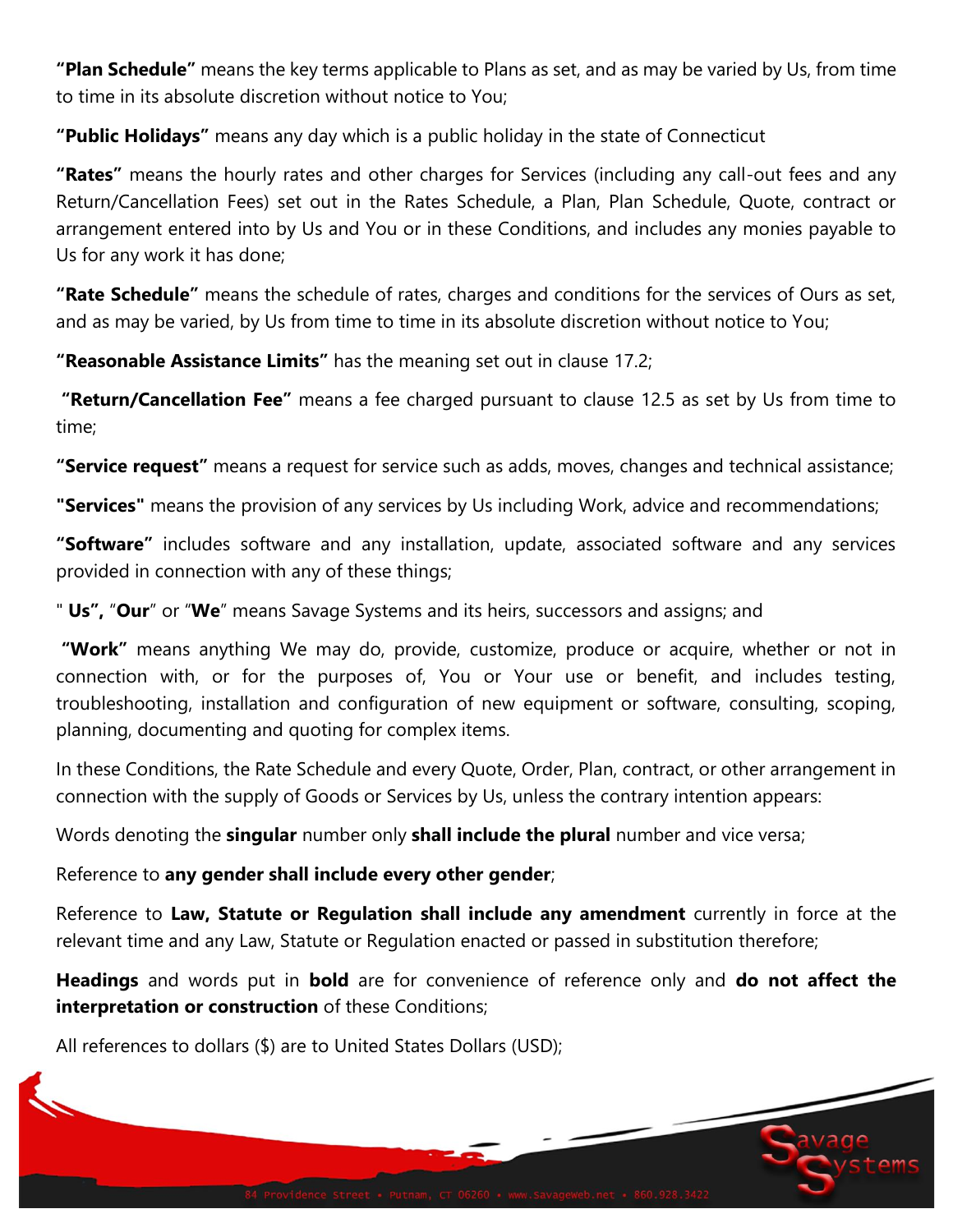A reference to time is to Eastern Standard Time (EST).

A reference to an **individual or person includes a corporation**, partnership, joint venture, association, authority, trust, state or government and vice versa;

A reference to a recital, clause, schedule, annexure or exhibit is to a recital, clause, schedule, annexure or exhibit of or to these Conditions;

A recital, schedule, annexure or description of the parties forms part of these Conditions;

A reference to any agreement or document is to that agreement or document (and, where applicable, any of its provisions), as amended, novated, supplemented or replaced from time to time;

Where an expression is defined, **another part of speech or grammatical form of that expression has a corresponding meaning**;

A reference to **"includes"** means **includes without limitation**;

A reference to **"will"** imports a condition not a warranty; and

A reference to **bankruptcy or winding up** includes bankruptcy, winding up, liquidation, dissolution, becoming an insolvent under administration, being subject to administration and the occurrence of anything analogous or having a substantially similar effect to any of those conditions or matters under the law of any applicable jurisdiction and to the procedures, circumstances and events which constitute any of those conditions or matters.

## 2. APPLICATIONS OF THESE CONDITIONS

Unless otherwise agreed by Us in writing, these Conditions are deemed incorporated in and are applicable to (and to the extent of any inconsistency will prevail over) the terms of every Quote, Order, Plan, contract, or other arrangement in connection with the supply of Goods and/or Services by Us to You.

The invalidity or enforceability of any one or more of the provisions of this Agreement will not invalidate, or render unenforceable, the remaining provisions of this Agreement.

## 3. COMMITMENT TERM

- 3.1 The minimum term that You acquire the service for is outlined in Our Quote to You, beginning from the first of the next month after the date of signing or approving the Quote.
- 3.2 After the expiry of the Committed Term, an extension of the Term will automatically commence for the same period as the original Committed Term and will continue indefinitely, unless earlier terminated by you as specified in Clause 4.

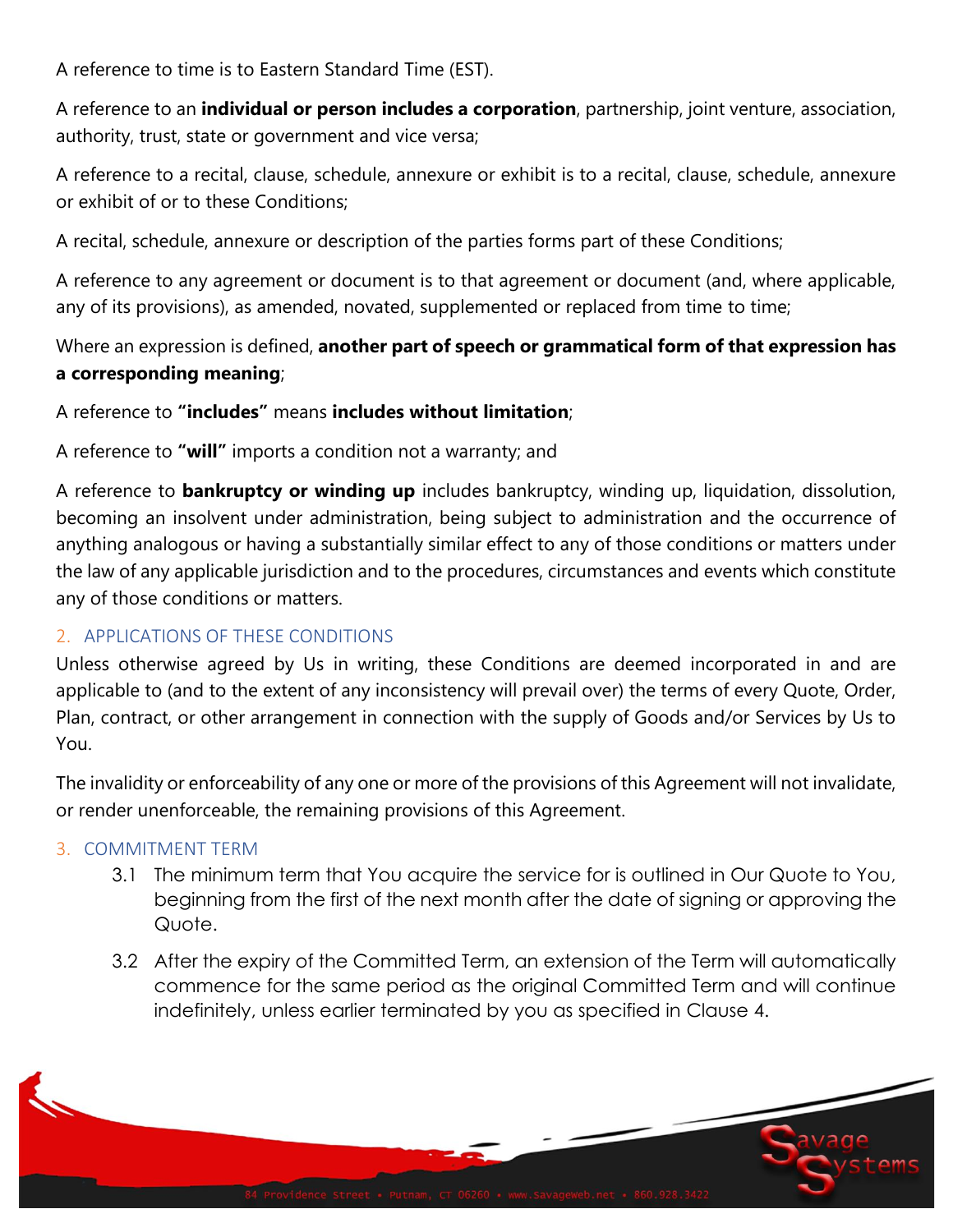## 4. TERMINATION

- 4.1 This Agreement may be terminated by You upon ninety (90) days written notice if We:
	- 4.1.1 Fail to fulfil in any material respect its obligations under this Agreement and do not cure such failure within thirty (30) days of receipt of such written notice.
	- 4.1.2 Breach any material term or condition of this Agreement and fail to remedy such breach within thirty (30) days of receipt of such written notice.
	- 4.1.3 Terminate or suspend our business operations, unless it is succeeded by a permitted assignee under this Agreement.
- 4.2 This Agreement may be terminated by Us upon ninety (90) days written notice to you.
- 4.3 If either party terminates this Agreement, we will assist you in the orderly termination of services, including timely transfer of the services to another designated provider. You agree to pay us for rendering such assistance at our normal rates as outlined in our current Rate Schedule.
- 4.4 Should You wish to terminate this Agreement before the end of the commitment term, You agree to pay all of the remaining payments up until the end of the commitment term.

#### 5. REPRESENTATIONS

5.1 You acknowledge that no employee or agent of Ours has any right to make any representation, warranty or promise in relation to the supply of Goods or Services other than subject to and as may be contained in the Conditions.

## 6. NOTICES

6.1 Any notices given under the Conditions shall be in writing and sent by e-mail to the last notified e-mail address of Yours.

## 7. GOVERNING LAW

7.1 The Conditions shall be governed by and construed in accordance with the laws of Connecticut and the United States and the parties submit to the non-exclusive jurisdiction of the Courts of Connecticut and the United States.

## 8. ASSIGNMENT

8.1 You may not assign Your rights and obligations under this Agreement without the prior written consent of Us.

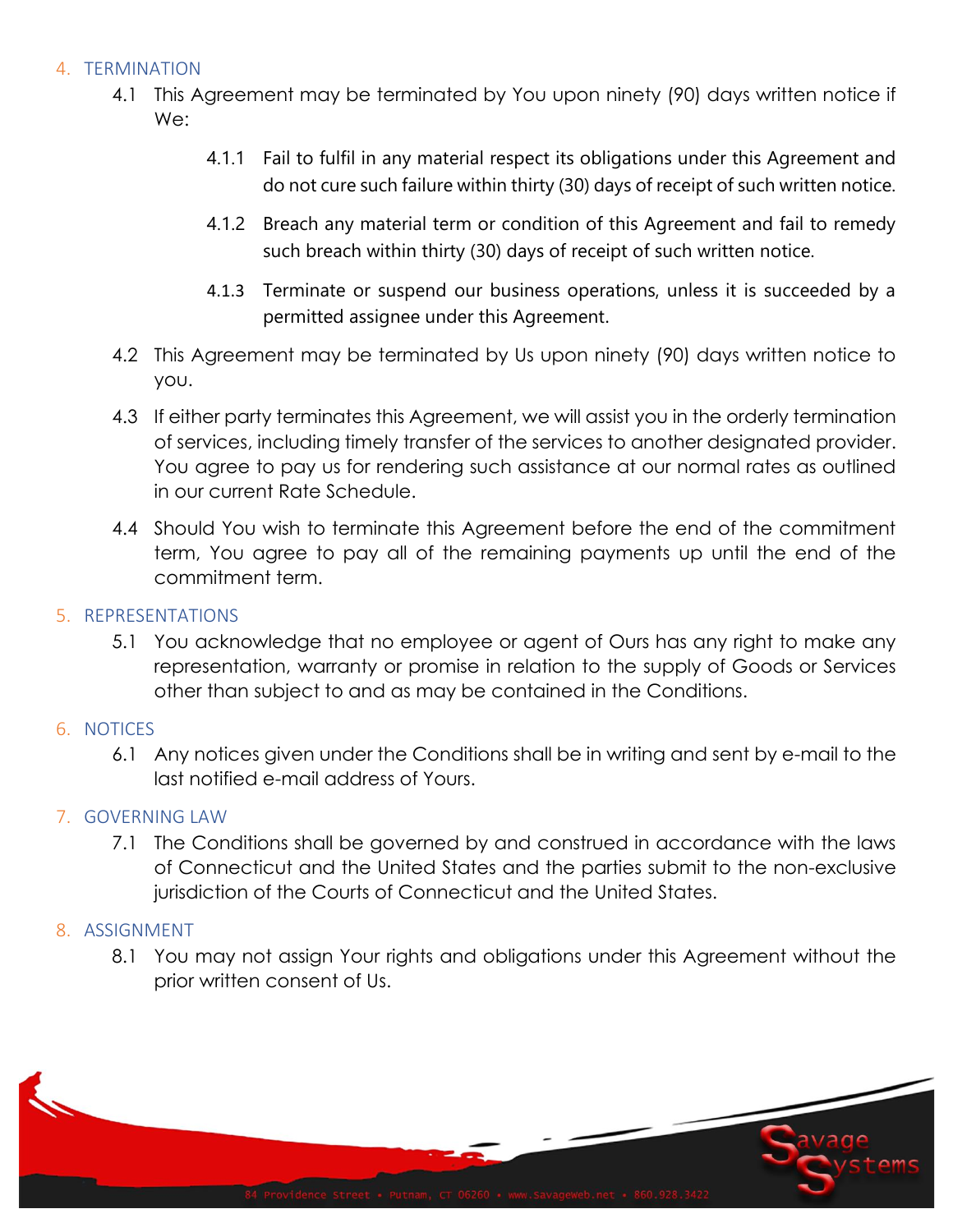#### 9. VARIATION OF THESE TERMS AND CONDITIONS

9.1 We may at any time vary these Terms and Conditions by publishing the varied Terms and Conditions on Our website. You accept that by doing this, We have provided You with sufficient notice of the variation. We are under no other obligation to notify You of any variation to these terms and conditions.

## **GOODS AND SERVICES**

## 10.QUOTES

- 10.1 Term and effect: Quotes will only be valid for 7 days unless otherwise specified in the Quote. A Quote is merely an invitation to You to place an Order with Us and the acceptance of a Quote by You will not create a binding contract between You and Us.
- 10.2 Quote is valid for 7 days only. Expiry dates on quotes are set to be able to inform Us when the quote is still active or to be discarded. Once discarded the quote will need to be requested again.
- 10.3 Once a quote has been confirmed by Us, then the prices in the quote will be confirmed as the final agreed price. A quote is confirmed as 'final' as soon as both parties agree with the final price after any last changes requested by You.
- 10.4 The price in the final quote may vary from the original request if there is any price or product changes requested by You. We reserve the right to alter product and prices in the quote, as long as the quote has not been confirmed with You.
- 10.5 Quotes and estimates shall be deemed to correctly interpret the original specifications and are based on the cost at the time the quote or estimate is given. If You later require any changes to the quotes, and We agree to the changes, these changes will be charged at Our prevailing rate.
- 10.6 Once the Quote has been confirmed and converted to an Order, the Order will be subjected to our normal Terms and Condition of Sale.
- 10.7 The general minimum turnaround time for Quote request to be actioned is usually 24 hours. In the event that a quote is required urgently please let us know so that we can respond to it accordingly.
- 10.8 When a special price or discount offer has been applied to this Quote, no other special promotion, discount or bonus offer will be applicable.
- 10.9 In the event that products in the Quote are subjected to any price and supply fluctuations that is outside of Our control We reserve the right to update the price and product in the Quote accordingly. If a product has undergone a price drop or a price increase, the Quote will then be adjusted accordingly. If there is a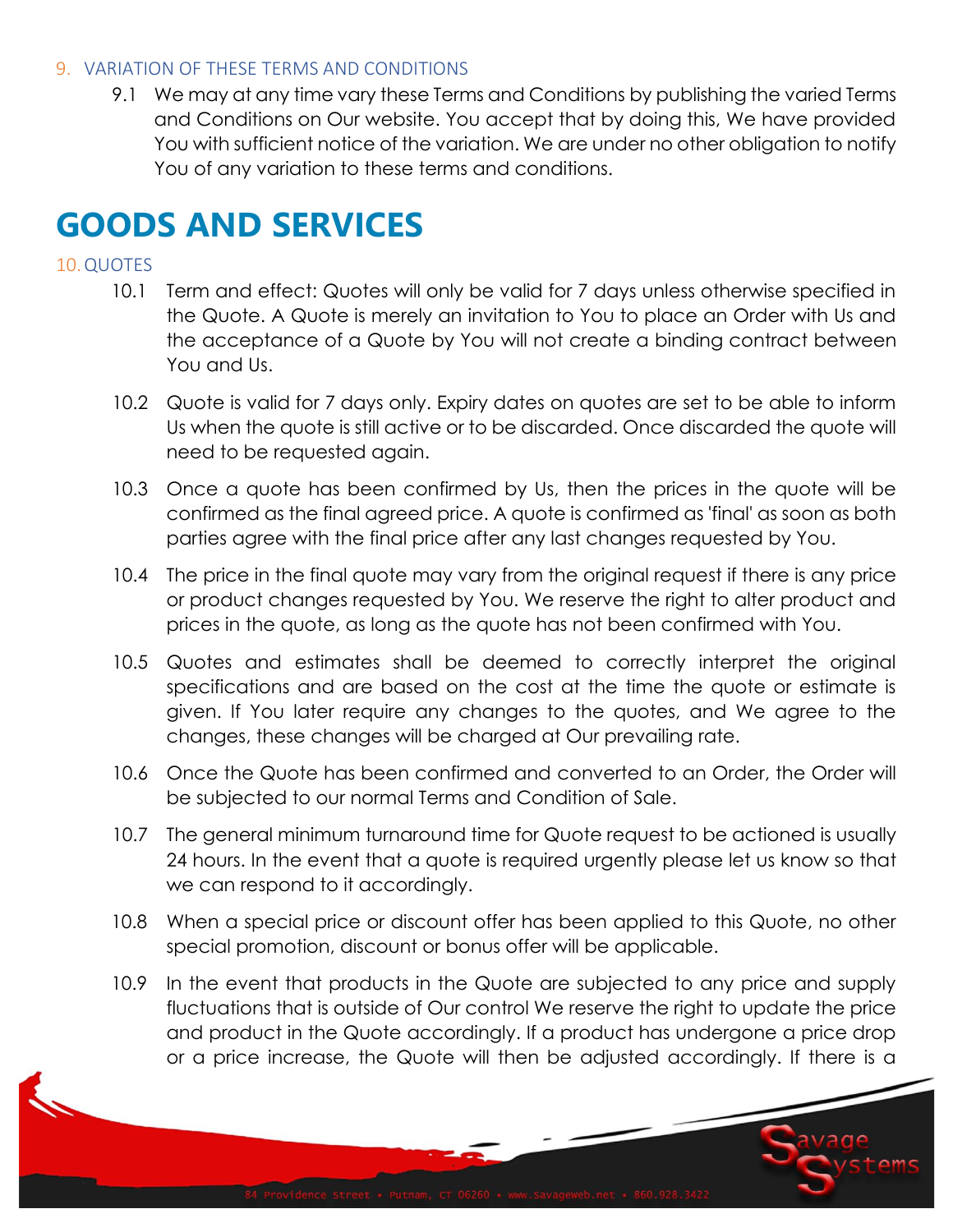product that is no longer available, the product will then be replaced or substituted based on Your request and is subject to Your final approval.

- 10.10 Price on non-stocked products are subjected to Price and stock fluctuations and can only be confirmed once the Quote is turned into an Order. While We endeavour to honour every price quoted, if there is a price increase that is beyond our control, We reserve the right to increase the price as necessary.
- 10.11 Once a Quote has already passed the expired date, We may cancel the quote or estimate without having to notify or receive an approval from You.
- 10.12 ETA information is based on an estimate given by our vendors and cannot be held as the actual promised date.
- 10.13 Freight charges will be added to the Order unless otherwise stated. Any included delivery charges are estimates only.
- 10.14 We do not keep extensive inventory and as such only order items once we receive a completed order from a client. If You would like to return an item or cancel an order, a restocking fee may apply. We will need to get approval from the distributor that the stock is returnable before being able to issue a refund as not all products can be returned.
- 10.15 Prices are based upon total Quote Purchase.
- 10.16 Unless Specified, all items on quote are covered by manufacturer's warranty covering parts and labour for hardware only on a return to depot basis.
- 10.17 Varying or withdrawing Quotes: We may vary or withdraw a Quote at any time in Our absolute discretion and without prior notice to You. We may do so for any reason We consider fit, including, e.g. where the Goods or Services become unavailable or the cost price of Goods or Services increases after the date of the Quote.

## 11.ORDERS

- 11.1 You may place an Order for Goods and/or Services with Us. Normally, We will require that You approve the quote electronically via either an email or a web based system with the date and Your details, including Your full legal name or description and Your address together with any relevant Quote number and date.
- 11.2 Approval of Orders: You will need to sign the Order or have it duly executed on Your behalf, unless the Order is sent by email or via the web based ordering system, in which case the Order will be treated or deemed as if signed by or on behalf of You by the person whose name appears as the sender of the email or submitter of the form.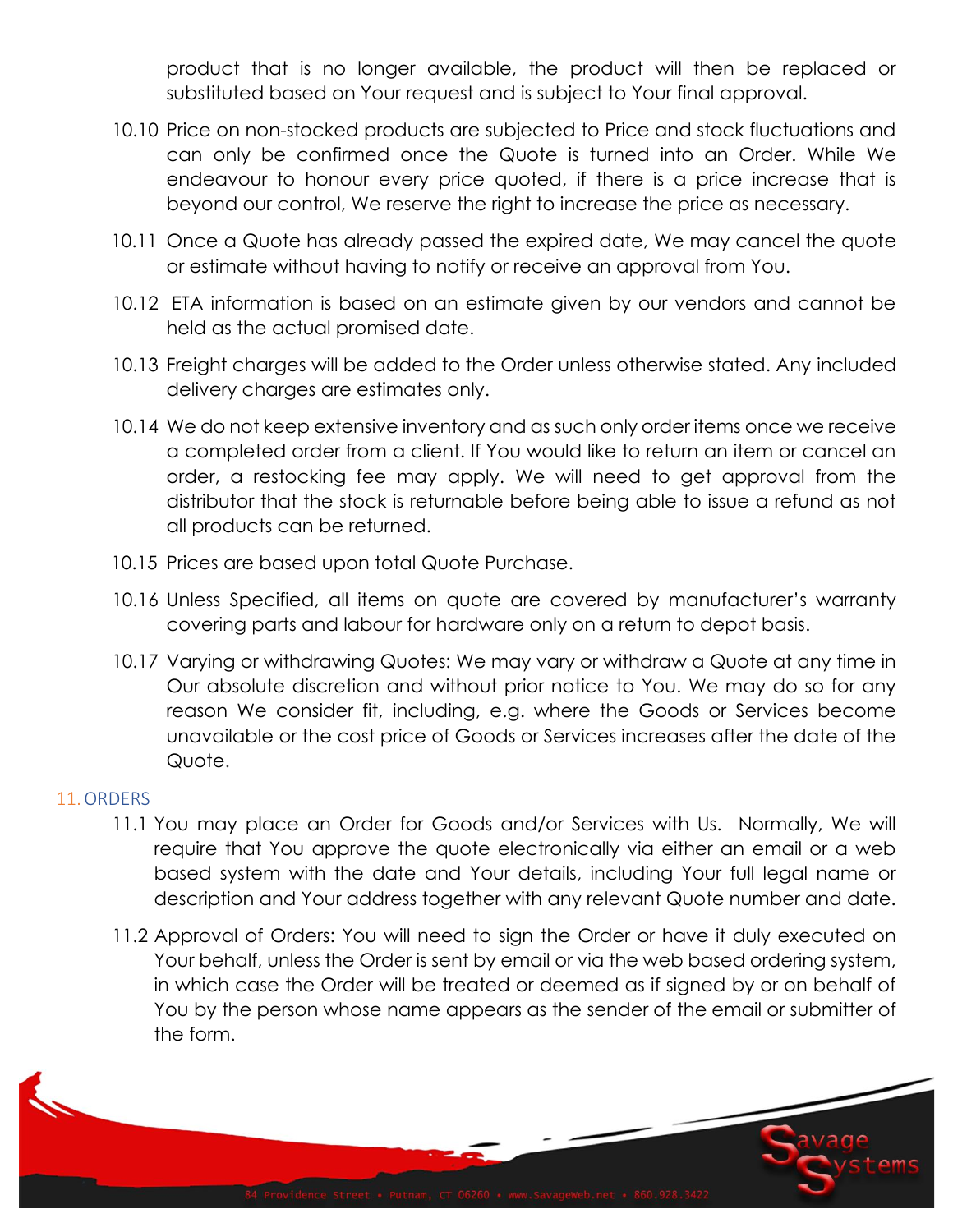- 11.3 Reliance on appearance of validity: Absent actual knowledge to the contrary, We may rely upon the apparent validity of an Order. If any Order is signed or sent by email or approved through the web based ordering system by a named person, that person warrants that the Order is, and it is acknowledged the Order is deemed in favour of Us to be:
	- 11.3.1 signed by, and duly authorized by, both the person who signed the Order and the person who sent the email; and
	- 11.3.2 duly authorized by the person on whose behalf the Order is placed or apparently placed.
- 11.4 Acceptance and Orders: An Order has no effect unless or until it is accepted by You in writing and, until We have received from You payment in clear funds for the Order and any related freight, delivery and (where applicable) in-transit insurance costs in clear funds.
- 11.5 No obligation to deliver: We are not obliged to deliver any Order until we have received payment in clear funds from You for the Order, any related freight, delivery and (where applicable) in-transit insurance costs or where We are unwilling or unable to complete the Order for any reason provided it refunds any payment made by You in respect of the Order.
- 11.6 Credit checks: For the purposes of ascertaining the credit standing or history of a prospective customer to whom We are considering extending credit or payment terms, You hereby consents to Us undertaking a credit reference check in respect to You.
- 11.7 Cancellation of Orders: You will not cancel an Order unless We agree to do so in writing in Our absolute discretion. You acknowledge that, amongst other things, We cannot cancel an Order once the manufacturer or supplier has despatched the relevant Goods and that such despatch often occurs the same day as the Order is placed by Us.
- 11.8 Processes and Procedures: We have processes and procedures that We follow in the course of the provision of Our Services and the supply of Goods. You agree to co-operate with Us and to comply with such processes and procedures as advised to You from time to time.

## 12. PRICING AND RATES

12.1 Rates exclude Tax: All rates and amounts charged or quoted for Goods and/or Services by Us are exclusive of Sales Tax.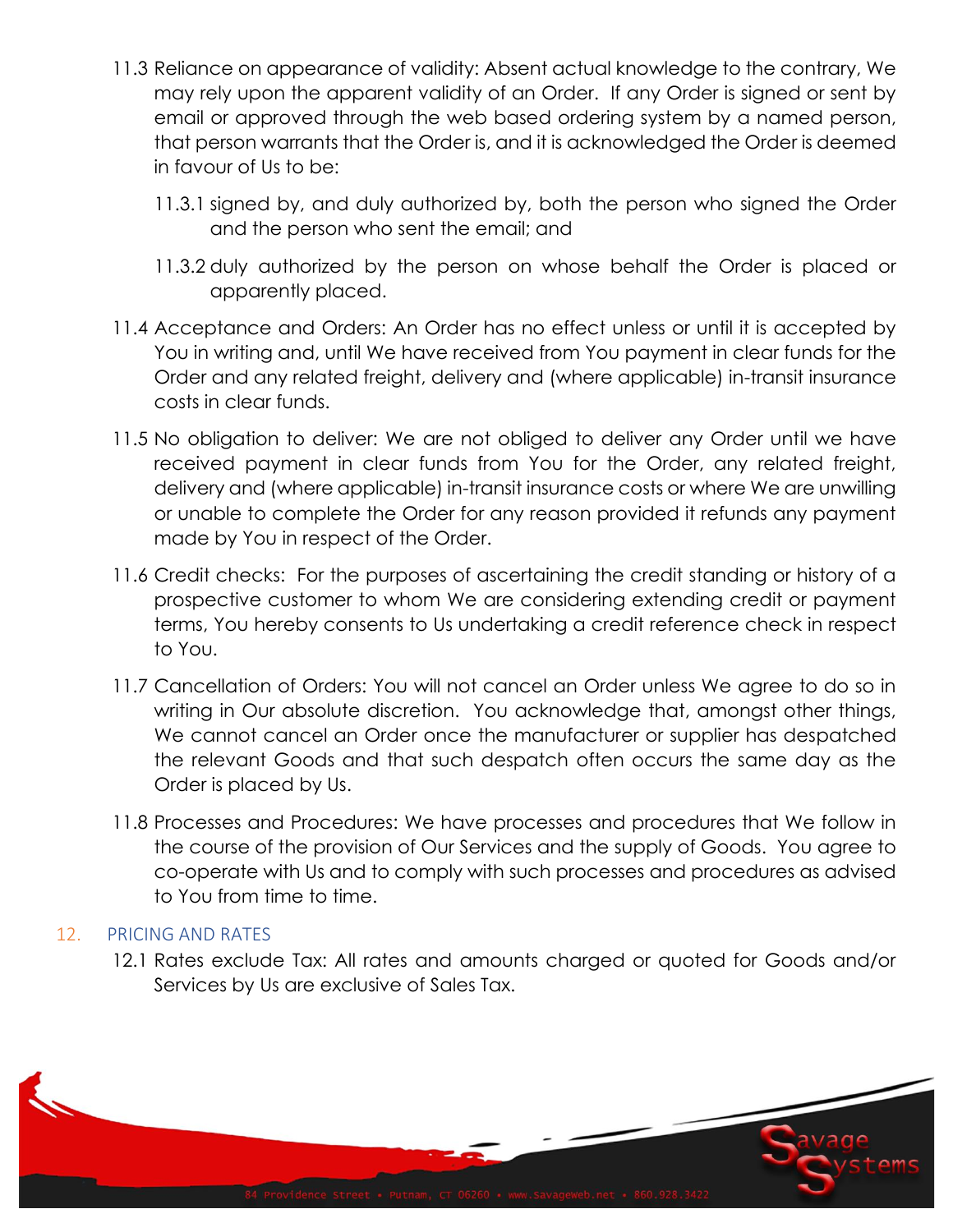- 12.2 Rates Schedule: You must pay for Goods and Services at the Rates set out in any applicable Plan and the Rate Schedule as applicable from time to time during the provision of the Goods and/or Services.
- 12.3 Vary Rates: We reserve the right vary any Rate and/or the Rate Schedule from time to time (subject to any fixed pricing for specific periods in any Plan), in its absolute discretion and without notice to You.
- 12.4 Call-out fees: You acknowledge that call-out fees may be charged in addition to the Rates at Our absolute discretion and that the amount of the call-out fee will depend upon where the Services are provided.
- <span id="page-7-0"></span>12.5 Return/Cancellation Fee: Where We arrange a return or refund on behalf of You, or where an Order is cancelled by You after acceptance by Us, We may charge You a Return/Cancellation fee to cover the administration costs to Us in processing the return or refund, or in processing the Order, the cancellation and any refund. We may deduct the Return/Cancellation fee from out of any moneys otherwise due to be refunded to You by Us.
- 12.6 Expenses: You must pay any out of pocket expenses incurred by Us in providing the Services to You in addition to the Rates, charges and call-out fees, upon written demand. Such expenses will include travel costs, flights, car hire, petrol, insurance, taxi fares, accommodation and related meal allowance, tolls and car parking expenses. Where appropriate, We will obtain prior written authorization from You before such expenses are incurred.
- 12.7 Separate charges for Goods and Services: We may in Our absolute discretion charge for Goods separately from Services or may charge for Goods and Services together.
- 12.8 Calculation of increments: Where a charge is calculated based on increments of time, e.g. 1 hour or 30 minutes, We will charge the applicable rate for the whole increment of time even if work is done during part of, but not for the whole of, that increment of time.
- 12.9 Change in underlying costs: Without prejudice to any other rights of Ours under these Conditions, where there is any increase in the underlying costs incurred by Us in connection with the supply of Goods or Services to You, We may, in our absolute discretion, vary any of Our Rates.
- 12.10 Pre-Paid Blocks of Service: Where You agree to buy Pre Paid Blocks of Service during a Period, payment must be made in advance for the Pre-Paid Blocks of Service at the rate applicable pursuant to the Rates Schedule for all Services. Each such rate being less any discount agreed in writing between Us and You in respect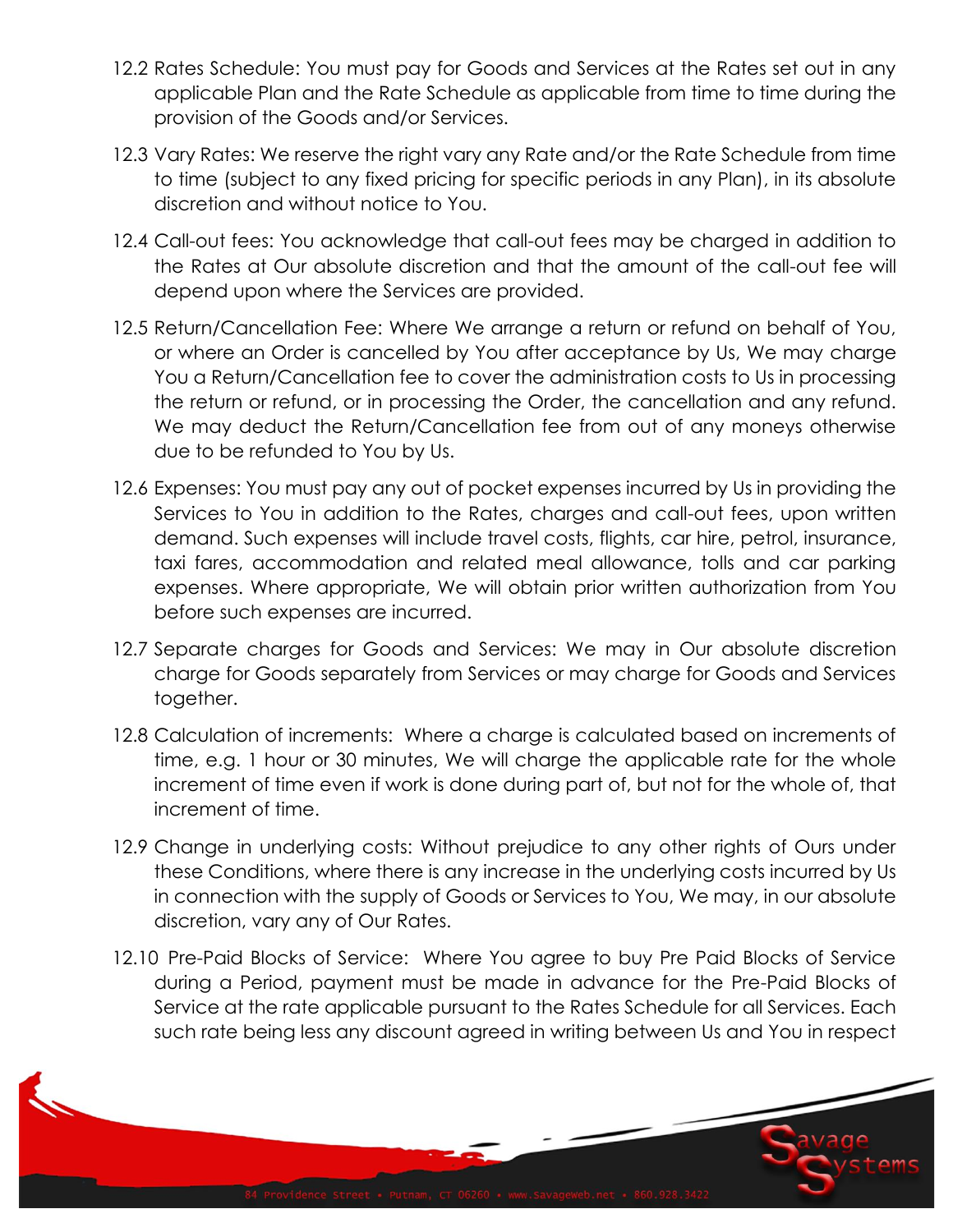of the Pre-Paid Blocks of Service. Services included in a Pre-Paid Block of Service rate during the Period:

- 12.10.1 are calculated in accordance with the applicable minimum time periods and **increments** set out in the Rates Schedule; and
- 12.10.2 **are only provided by Us during the applicable Period.** Where Services are provided for a specified Period:
	- 12.10.2.1 the Services remaining unused for that Period cannot be rolled over into any subsequent Period; and
	- 12.10.2.2 We are not liable to refund, re-imburse, pay damages or otherwise compensate or indemnify You in respect of those unused Services.

#### 13. SERVICES AND PLANS

- 13.1 Service and Plan Variations: Currently, We offer the Services and Plans referred to in the Rates Schedule and any Plan Schedule. We may withdraw the provision of, or vary the scope or terms of, or add to or change, the Services without notice to You, from time to time in Our absolute discretion.
- 13.2 Copies on Request: We will provide You with a copy of the current Rates Schedule upon request. Plan Schedules are tailored for particular Plans and are available to Clients participating in the Plan.

#### 14. CONTRACTING

14.1 We may subcontract any or all of the Services to be performed, but shall retain prime responsibility for the Services under these terms.

## 15. DELIVERY, TITLE AND RISK

- 15.1 Delivery liability: We will use all reasonable endeavours to dispatch Goods by the due date, but do not accept any liability for non-delivery or failure to deliver on time where this is caused by circumstances beyond the reasonable control of Ours, including, for example, due to failures in supply to Us or delays caused by third parties, such as delivery companies or manufacturers.
- 15.2 Availability to accept delivery: You must be available to accept the Goods at Your nominated delivery address during Business Hours unless otherwise arranged.
- 15.3 Passing of Risk: Delivery is deemed to take place when the Goods are delivered to Your nominated address, whereupon risks of loss, breakage and all damage and all other risks pass to You. Nothing in this clause 15.3 will affect title to the Goods.
- 15.4 Obligation to insure: You will ensure that Goods are adequately insured from the time of delivery under clause 15.3.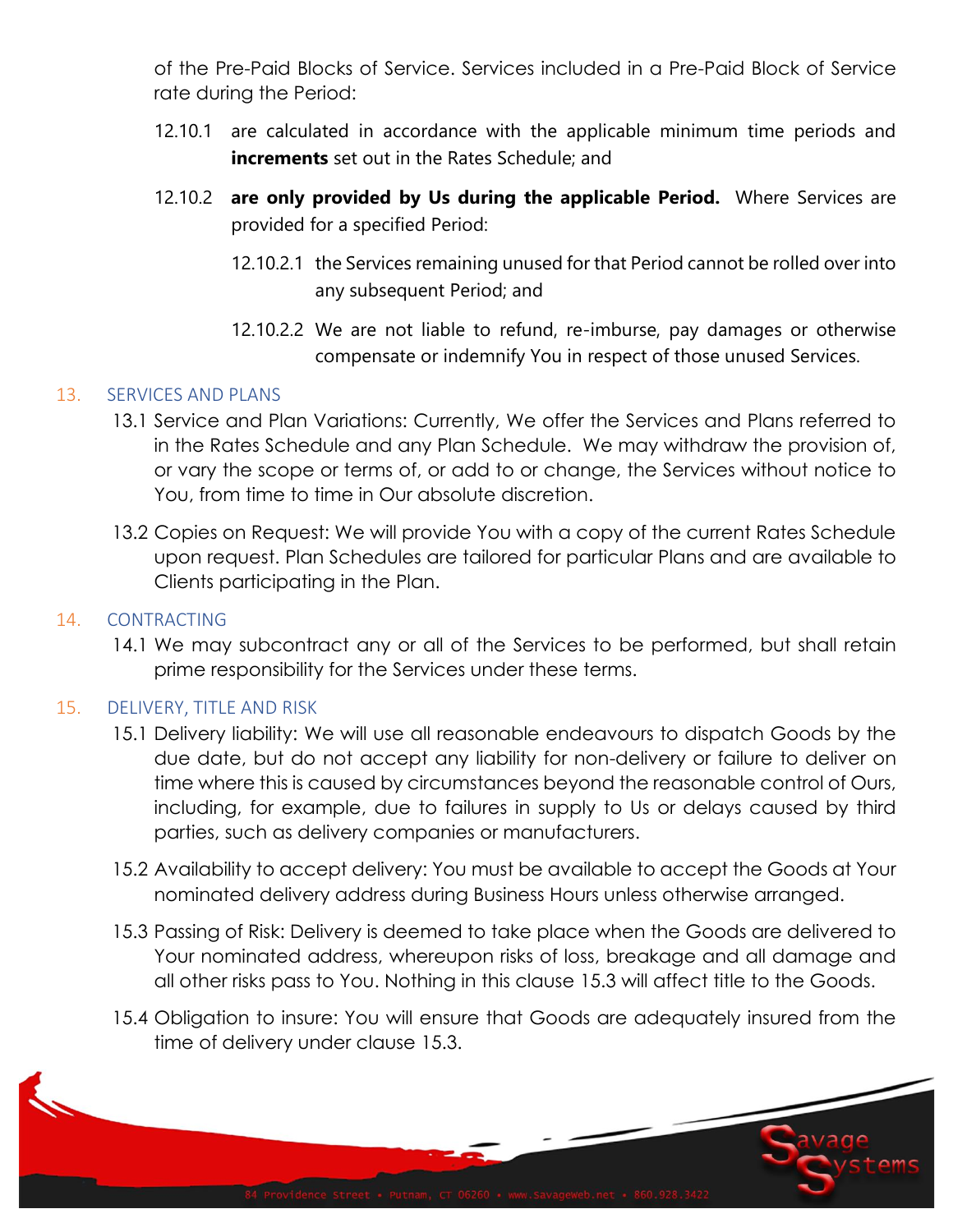- 15.5 Retention of Title: Until We receive full payment in cleared funds for any moneys due to Us by You on any account or for any reason:
	- 15.5.1 title to, and property in, Goods supplied to You remain vested in Us and does not pass to You;
	- 15.5.2 You must hold those Goods as fiduciary bailee and agent for Us and must not sell them;
	- 15.5.3 You must keep those Goods separate from other goods and maintain the Goods and their labelling and packaging intact;
	- 15.5.4 Where You sell the goods in breach of these Conditions, You are required to hold the proceeds of any sale of those Goods on trust for Us in a separate account (however any failure to do so will not affect Your obligation to deal with the proceeds as trustee and remit them to Us);
	- 15.5.5 We may, without prior notice, enter into any premises where We suspect those Goods may be, take possession of those Goods and sever and remove those Goods (notwithstanding that they may have been attached to other goods not the property of Ours) and for this purpose, You hereby irrevocably authorize and direct Us (and Our employees and agents) to enter into such premises as its duly authorized agent and You hereby indemnify and hold harmless Us from and against any costs, claims, allegations, demands, damages or expenses or any other acts or omissions arising from or in connection with, such entry, repossession or removal.
	- 15.5.6 You irrevocably appoint Us as Your attorney to do anything We consider necessary in order to enter such premises and repossess the Goods as contemplated by this clause 15.5.

#### 16. RETURNS AND CLAIMS FOR GOODS AND SERVICES

- 16.1 General Returns Policy: Notwithstanding anything in these Conditions, You acknowledge that We supply Goods subject to all applicable conditions, including returns and claims policies, of any relevant manufacturer or supplier. You will accept Goods subject always to these Conditions and the terms of such conditions and will indemnify and hold Us harmless in respect of any further or other obligation or any failure or default on the part of that manufacturer or supplier.
- 16.2 Customized Goods not returnable: Where Goods have some element of customization for You, are supplied pursuant to an Order for Goods that is in the opinion of Ours special or unusual, the Goods are obtained from overseas, the Goods are obtained from a supplier who is no longer trading, or the Goods are otherwise not readily returnable by Us to the manufacturer or supplier or any related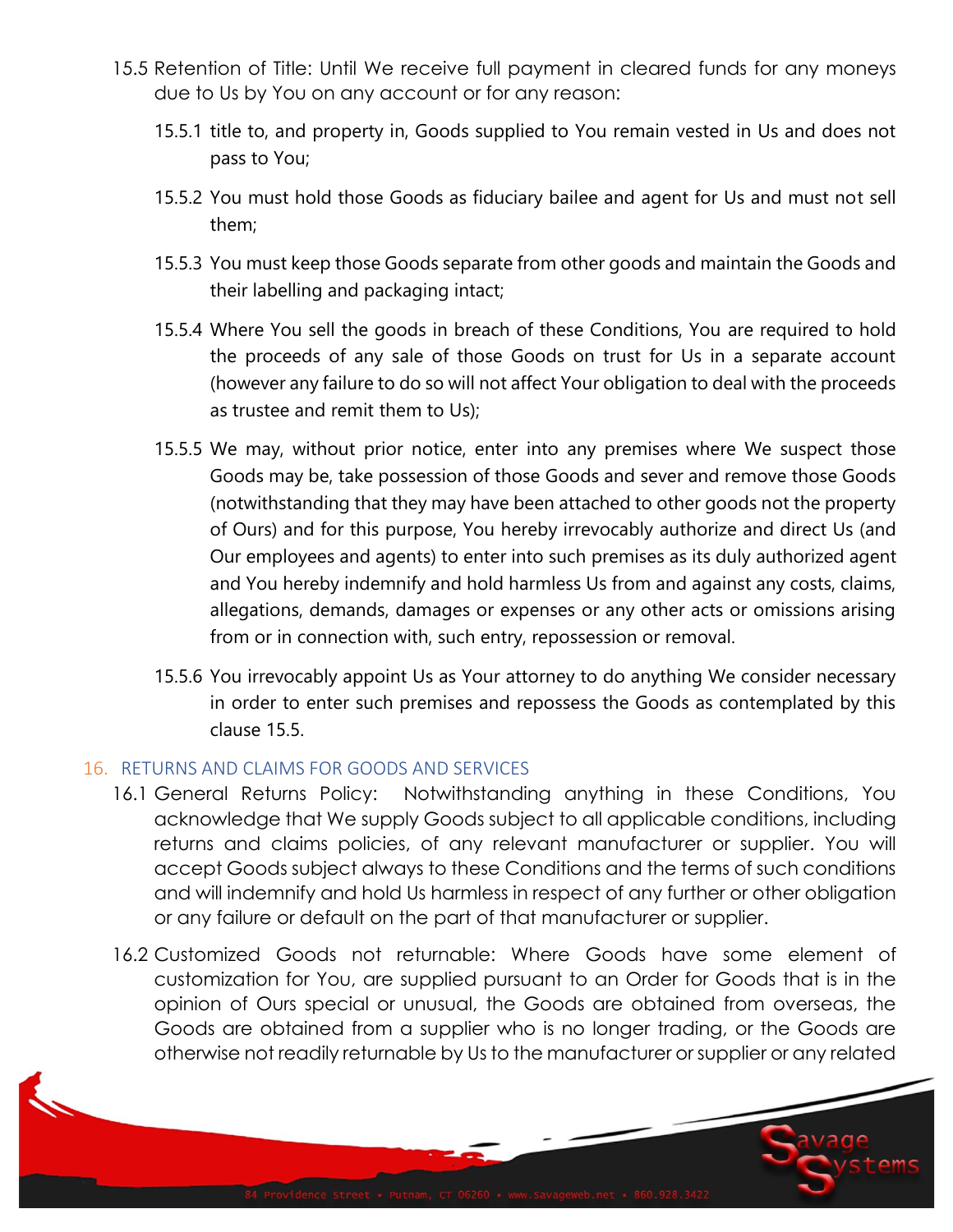services may not be cancelled, You may not return the Goods to Us or cancel the related services.

- 16.3 Duty to inspect: You will inspect all Goods immediately upon their delivery. Within 7 days of such delivery You may give written notice to Us of any matter or thing, by reason of which You might wish to return the Goods, ask for a refund, or make a claim. If no such notice is given on time, You will accept the Goods without any such return, refund or claim.
- 16.4 Return Condition: Where You are entitled to return Goods under these Conditions, You must return the Goods in their original condition and unopened, provided always that where, upon opening the packaging it becomes apparent that the Goods are different to what is described on the packaging or that the Goods are faulty, the Goods may be returned.
- 16.5 Return costs: You will pay all costs and expenses incurred by Us in arranging the return of the Goods to a manufacturer or supplier and/or the cancellation of any related services unless that manufacturer or supplier pays such costs.
- 16.6 Consequences of use, installation, customization, or sale: You will indemnify and hold Us harmless in respect of all allegations and claims in respect of Goods once such Goods have been used, installed, customized or re-sold by You (without prejudice to the recourse of such a customer to the manufacturer of the Goods).

## 17. COMPUTER UTILITY, FUNCTIONALITY AND FITNESS FOR PURPOSE

- 17.1 Service limitations given the science of computing: You acknowledge that a reasonable incident of the Services may involve trial and error and that it is a science applied often in novel or unknown circumstances and involving experiment. In particular, You acknowledge that the Services may involve tests, troubleshooting, advice and recommendations that may prove incorrect or inappropriate, particularly in an attempt to cure a problem You are having. While We will make what We consider (in Our absolute discretion) to be all reasonable endeavours to provide appropriate tests, troubleshooting, sound advice and good recommendations in order to assist You, You will always indemnify and hold Us harmless in the provision of our Services to You.
- <span id="page-10-0"></span>17.2 Reasonable Assistance Limits: We are only obliged to provide what We consider, in Our absolute discretion, to be reasonable assistance in the circumstances (including with the installation and customization of new software or hardware for You or any other Work) under any Plan and You will pay for additional work at the Rates unless otherwise agreed. Without limiting the discretion of Us to determine what reasonable assistance is, normally, reasonable assistance is limited to work done during Business Hours over a period of time not exceeding any period that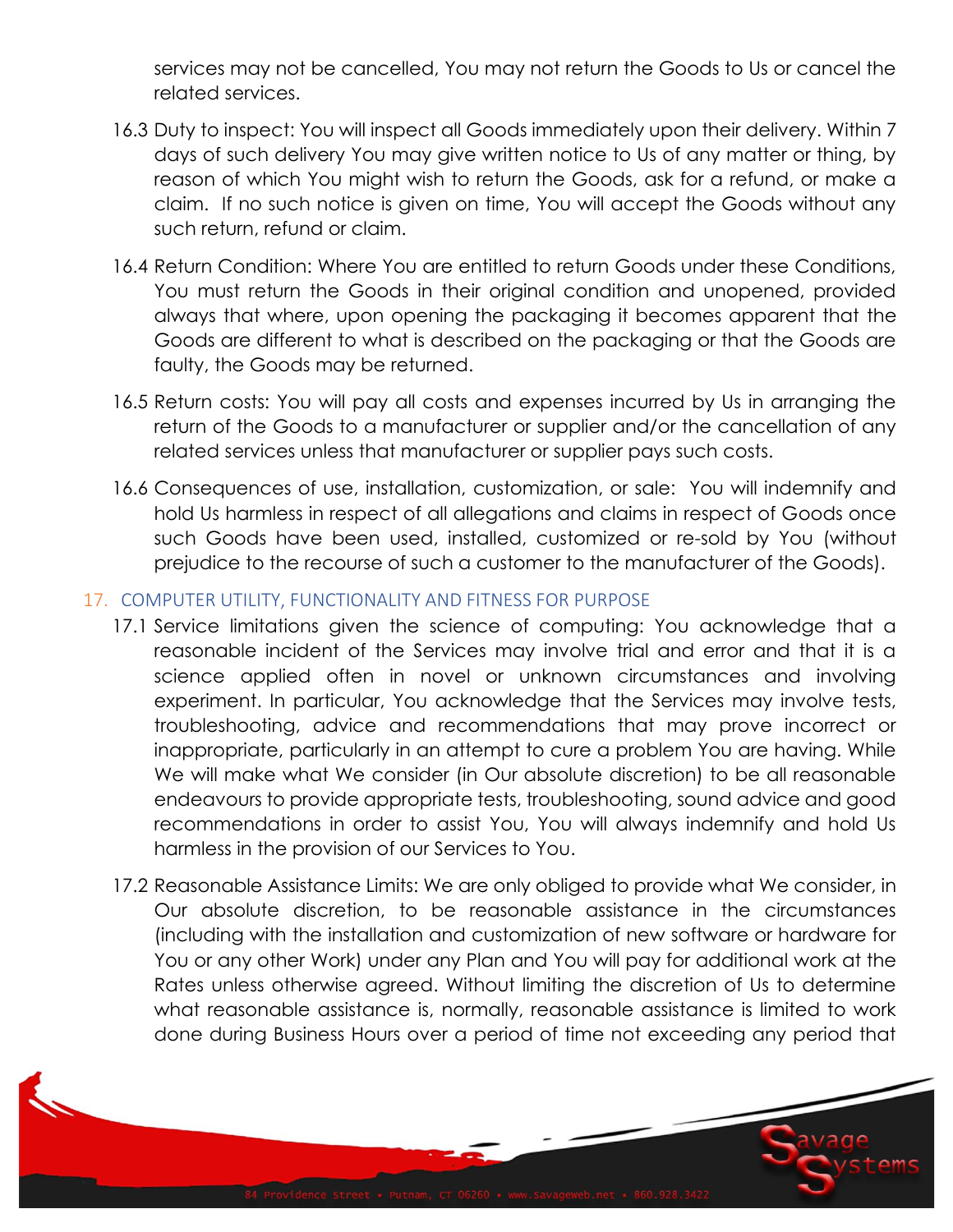We have allowed or allows for the Work or has estimated or estimates the Work will take, whether or not notice of the time allowed or estimated is given by Us to You.

- 17.3 Recommendations, suitability, functionality, and fitness for purpose: The parties acknowledge that:
	- 17.3.1 We may recommend that You purchase Goods provided by third parties from time to time;
	- 17.3.2 Recommendations may be made in situations where You have made known to Us the purpose for which the Goods will be used or some function sought to be fulfilled;
	- 17.3.3 You acknowledge that We have no control over many factors involved with the suitability, function or fitness for purpose of Goods in an existing or new computer environment, e.g.
		- 17.3.3.1 the compatibility or ability of the Goods to fit into or perform to expectations in the receiving computer/internet environment; or
		- 17.3.3.2 the behavior of third-party supplier, e.g. in relation to support;
	- 17.3.4 You acknowledge that for a whole number of reasons outside of Our control, the Goods may fail to meet Your expectations, may not turn out to be fit for all or any of the purposes sought, may not be suitable or may not function properly in all or any respects;
	- 17.3.5 You acknowledge that the Services provided by Us may involve the very task of seeking to customize Goods so they may be fit for particular purposes and that customization may be a very substantial project in itself;
	- 17.3.6 Accordingly, You will accept the sole responsibility for, and indemnify and hold Us harmless in respect of:
		- 17.3.6.1 decisions as to whether or not to follow recommendations by Us;
		- 17.3.6.2 decisions as to whether or not to purchase or customize Goods or obtain Services for that or any other purpose; and
		- 17.3.6.3 any failure or defect in suitability, function or fitness for purpose of any Goods and/or Services, including a responsibility to obtain Your own independent advice or second opinion from a suitably qualified person;
	- 17.3.7 Where We provide Services with a view to achieving Your purposes, suitability, function or fitness for purpose (whether expressed, agreed or otherwise), You must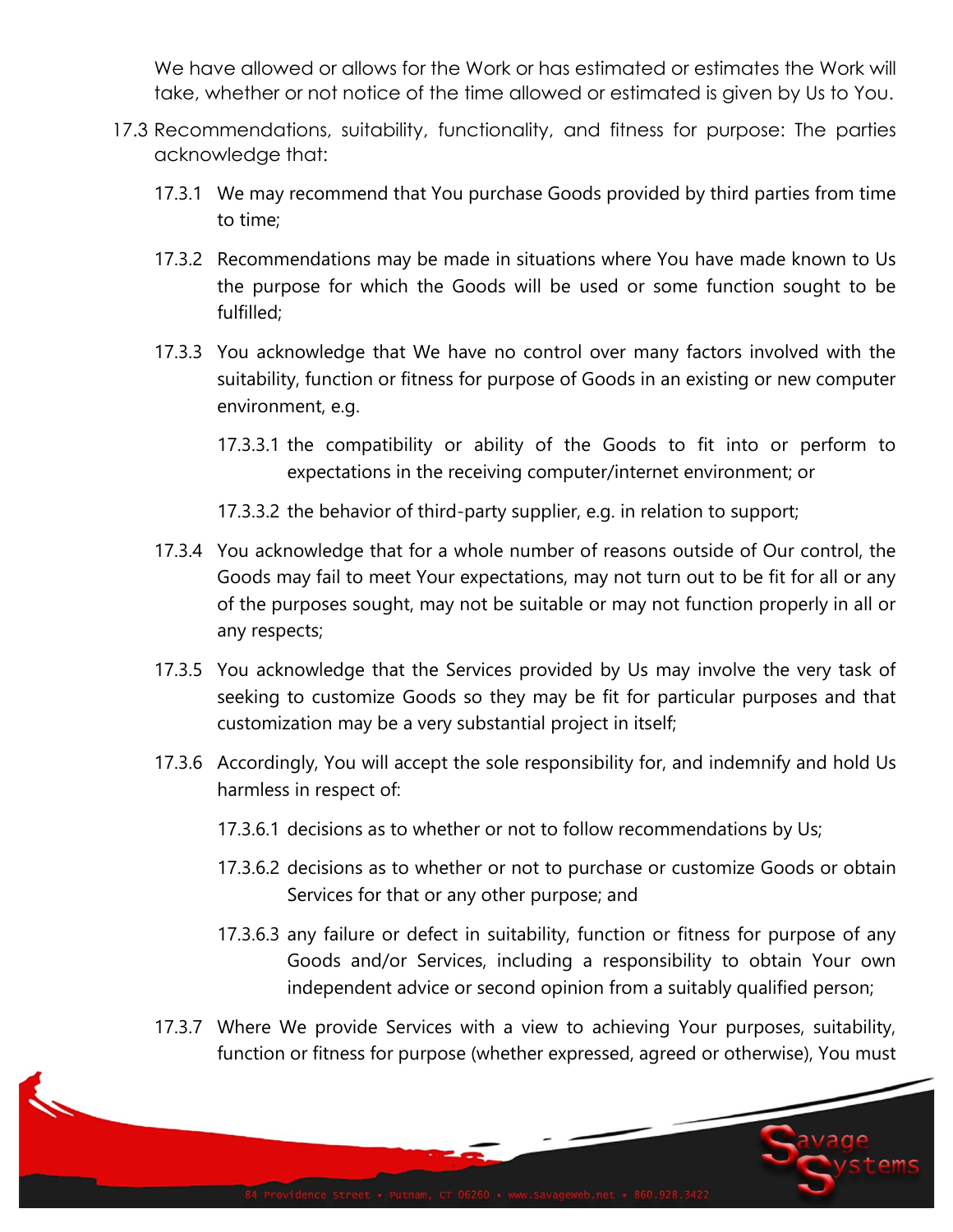pay for those Services on time without any set-off or counter-claim, whether or not We are able to achieve any of such purposes, suitability, function or fitness for purpose, provided always that We have acted in good faith and have made what We consider, in Our absolute discretion, to have made all reasonable endeavors to achieve those outcomes.

17.4 **Testing Procedures:** You will follow the instructions of Ours with regard to testing or troubleshooting any problems and that if those do not resolve the outstanding problems, We will, subject to these Conditions, allocate such resources as We consider reasonable in the circumstances towards their resolution.

#### 18. FORCE MAJEURE

- 18.1 **Force Majeure:** If We are unable to supply any Goods or Services due to circumstances beyond Our reasonable control, We may cancel the Order (even if the Order has already been accepted) or cease to provide the Services by written notice to You, in which case You will hold Us harmless.
- 18.2 We will not be liable for any breach of contract due to any matter or thing beyond Our control, including failures by third parties to supply goods, services or transport, stoppages, transport breakdown, fire, flood, earthquake, acts of God, strikes, lockouts, work stoppages, wars, riots or civil commotion, intervention or public authority, explosion or accident.

#### 19. PRODUCT SPECIFICATIONS

- 19.1 **Alterations to Specifications**: We make every effort to supply the Goods in accordance with the Order however We may supply alternate Goods subject to minor variations in actual dimensions and specifications where these are changed by the manufacturer of the Goods after the Order date and before delivery.
- 19.2 **Substitute Goods:** If We cannot supply the Goods ordered by You, We may supply alternate Goods of equal or superior quality provided however that You will not pay a higher price than the price Quoted or otherwise agreed for the Goods ordered.

#### 20. WARRANTIES

- 20.1 **Reliance on Manufacturer's Warranty**: You will rely on the warranties provided by the manufacturer of Goods supplied by Us (where applicable) and will deal direct with such manufacturer rather than Us for all claims covered by such warranties.
- 20.2 **No claim for manufacturer's default:** You indemnify and hold Us harmless in respect of the performance or otherwise, by any manufacturer of Goods supplied to You by Us, of any of the obligations of such manufacturer in respect of such Goods. This includes any damages or moneys due to You arising under, or in connection with,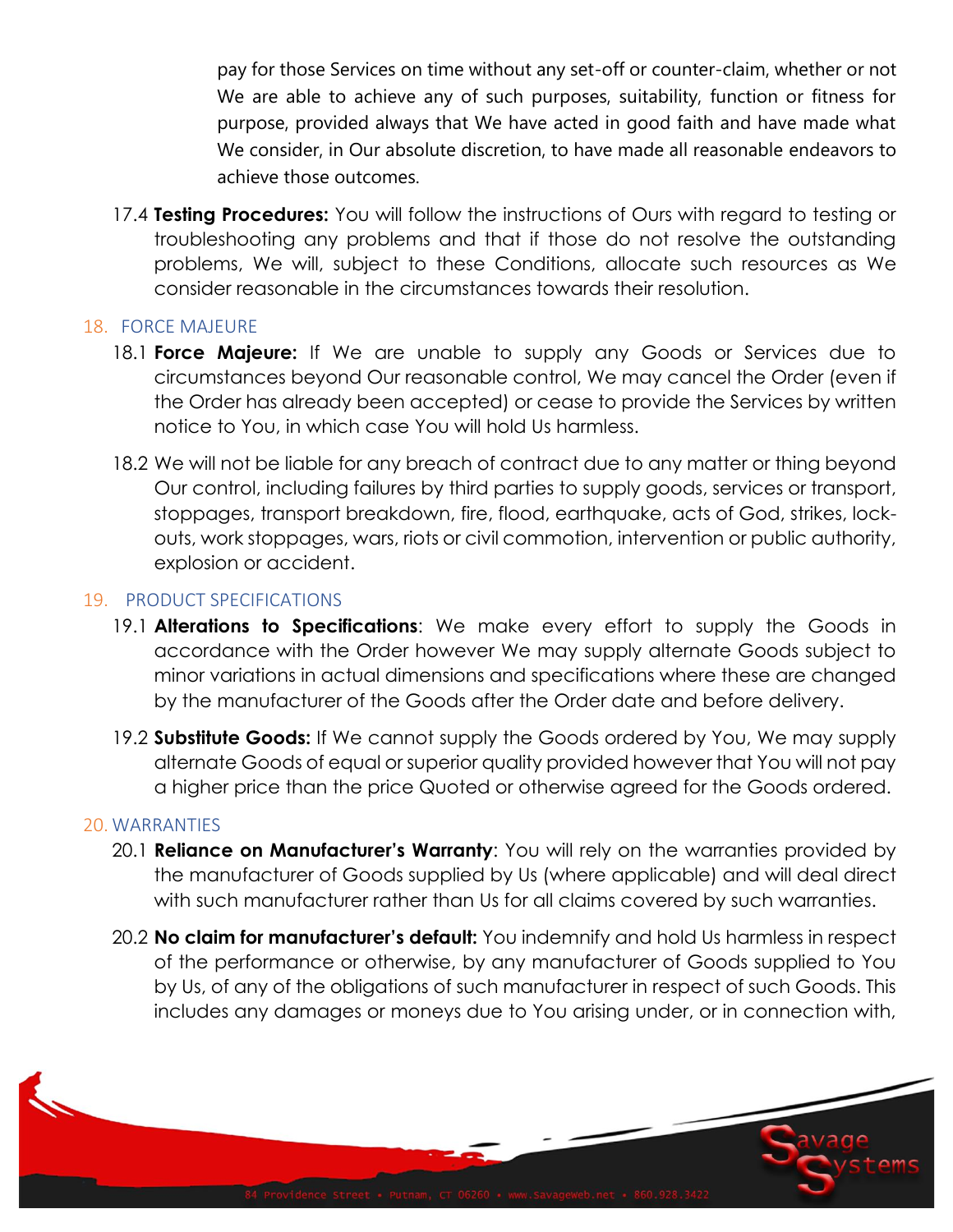any breach by the manufacturer of any the manufacturer's warranties in respect of the Goods.

#### 21. LIABILITY

- 21.1 **Exclusion:** Except as specifically set out herein and so far as may be permitted by law, any term, condition or warranty in respect of the quality, fitness for purpose, condition, description, assembly, manufacture, design or performance of the Goods or Services, whether implied by statute, common law, trade usage, custom or otherwise, is hereby expressly excluded.
- 21.2 **No liability for program or data loss:** You indemnify and hold Us harmless in respect of any allegation, claim, loss or expense of Yours or any third party for any program or data loss or damage suffered by You or that third party arising directly or indirectly from the supply of the Goods or Services by Us to You. You acknowledge You are solely responsible for backing up Your programs and data in order to mitigate Your own potential loss of programs and data.
- 21.3 **Limit on consequential damage:** You indemnify and hold Us harmless in respect of any allegation or claim as to any indirect or consequential losses or expenses suffered by You or any third party, howsoever caused, including but not limited to loss of turnover, profits, business or goodwill or any liability to You or any third party.
- 21.4 **Limit on damage from a failure in supply**: You indemnify and hold Us harmless for any allegation or claim for loss or damage by You or a third party where We have failed to meet any delivery date or cancels or suspends the supply of Goods or Services.
- <span id="page-13-0"></span>21.5 **General limit on liability:** Except as otherwise expressly stated in these terms and conditions, We are not liable for any loss or damage of any kind however caused (including, but not limited to, by the negligence of Us) which is suffered or incurred by You in connection with:
	- 21.5.1 Goods or Services provided to You or any Work;
	- 21.5.2 these Terms and Conditions;
	- 21.5.3 Your use of Our website (including the use of a credit card or other debit device) or any linked website;
	- 21.5.4 the non-availability of Goods or Our Services for any reason;
	- 21.5.5 any act or omission of Ours or the provision of inaccurate, incomplete or incorrect information by You, or
	- 21.5.6 for any other reason whatsoever.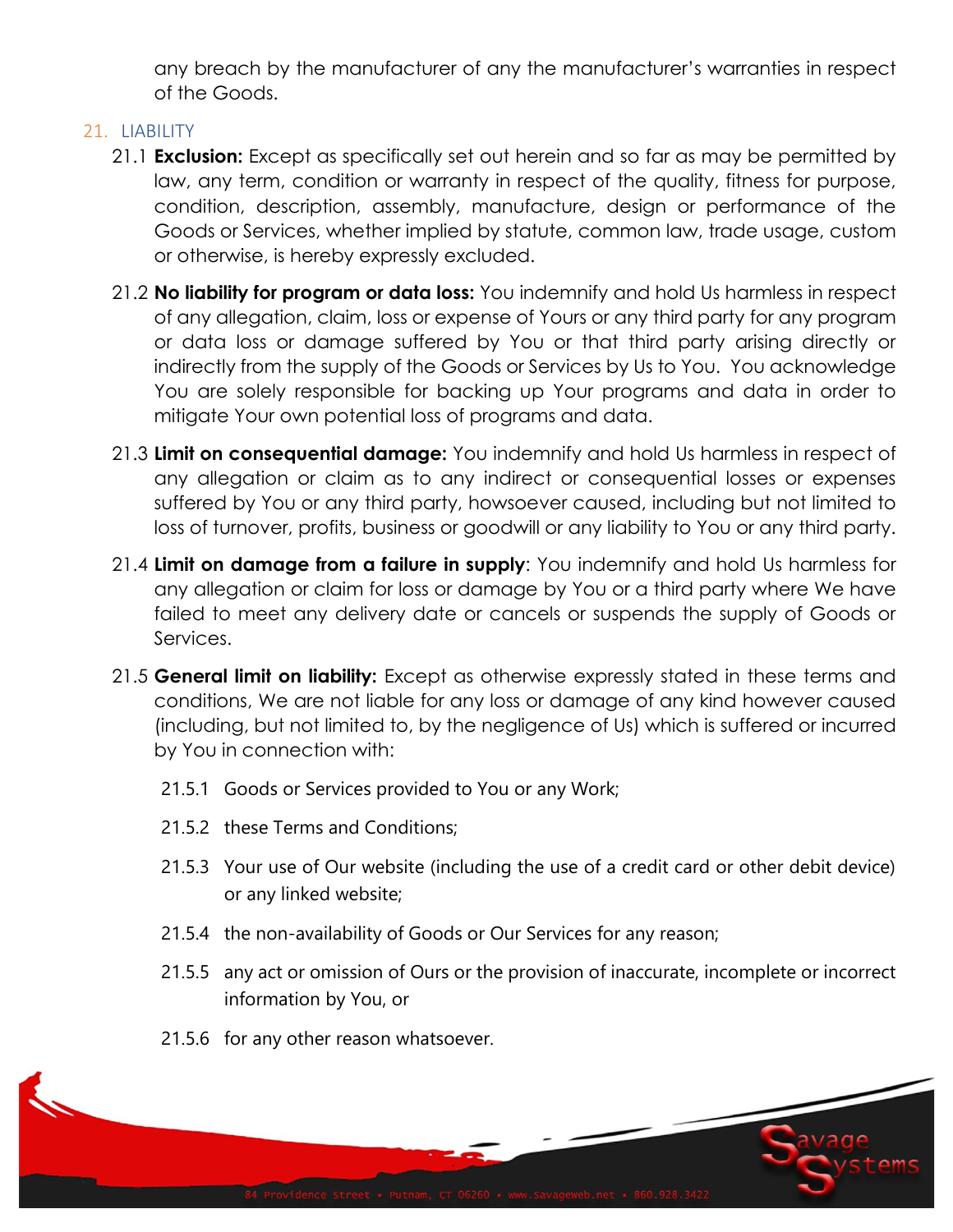- 21.6 **Limitation options:** To the extent that any legislation implies a condition or warranty that cannot be excluded but can be limited, clause [21.5](#page-13-0) does not apply to that liability and Our liability for any breach of that condition or warranty is limited to Our doing any one or more of the following (at its election):
	- 21.6.1 replacing the Goods or supplying equivalent Goods, Services or Work;
	- 21.6.2 repairing the Goods or the Work;
	- 21.6.3 paying the cost of replacing the Goods or the Work or acquiring equivalent Goods, Services or Work; or
	- 21.6.4 paying the cost of having the Goods or the Work repaired.
- 21.7 **Laws still apply:** Nothing in these Conditions is to be interpreted as excluding, restricting or modifying or having the effect of excluding, restricting or modifying the application of any State or Federal legislation applicable to the supply of the Goods or Services which cannot be excluded, restricted or modified.
- 21.8 **Severance:** If any provision contained in the Conditions is unlawful, invalid or unenforceable, those provisions may be severed without prejudice to the validity and enforceability of the remaining provisions of the Conditions.

#### 22. ERRORS AND OMISSIONS

22.1 We make every effort to ensure that all prices and descriptions quoted are correct and accurate. In the case of an error or omission, We may rescind the affected contract by written notice to You, notwithstanding that We have already accepted Your Order and/or received payment from You. Our liability in that event will be limited to the return of any money You have paid in respect of the Order.

## **OUR RESPONSIBILITIES**

#### 23. PRIVACY STATEMENTS AND YOUR RIGHTS

- 23.1 We are collecting Your personal information for the fulfilment of Quotes, Orders and the provision of Goods or Services to you and it may retain and use it for any such purposes ("Authorized Purposes").
- 23.2 You are required to provide your personal information to Us for Authorized Purposes.
- 23.3 We may disclose Your personal information to other persons for the purposes of the fulfilment of Quotes, Orders and Work for you or in order to provide Goods or Services to You, to verify the information You provide, for enquiries about Goods or Services that may be suitable for your purposes, or to confirm Your requirements,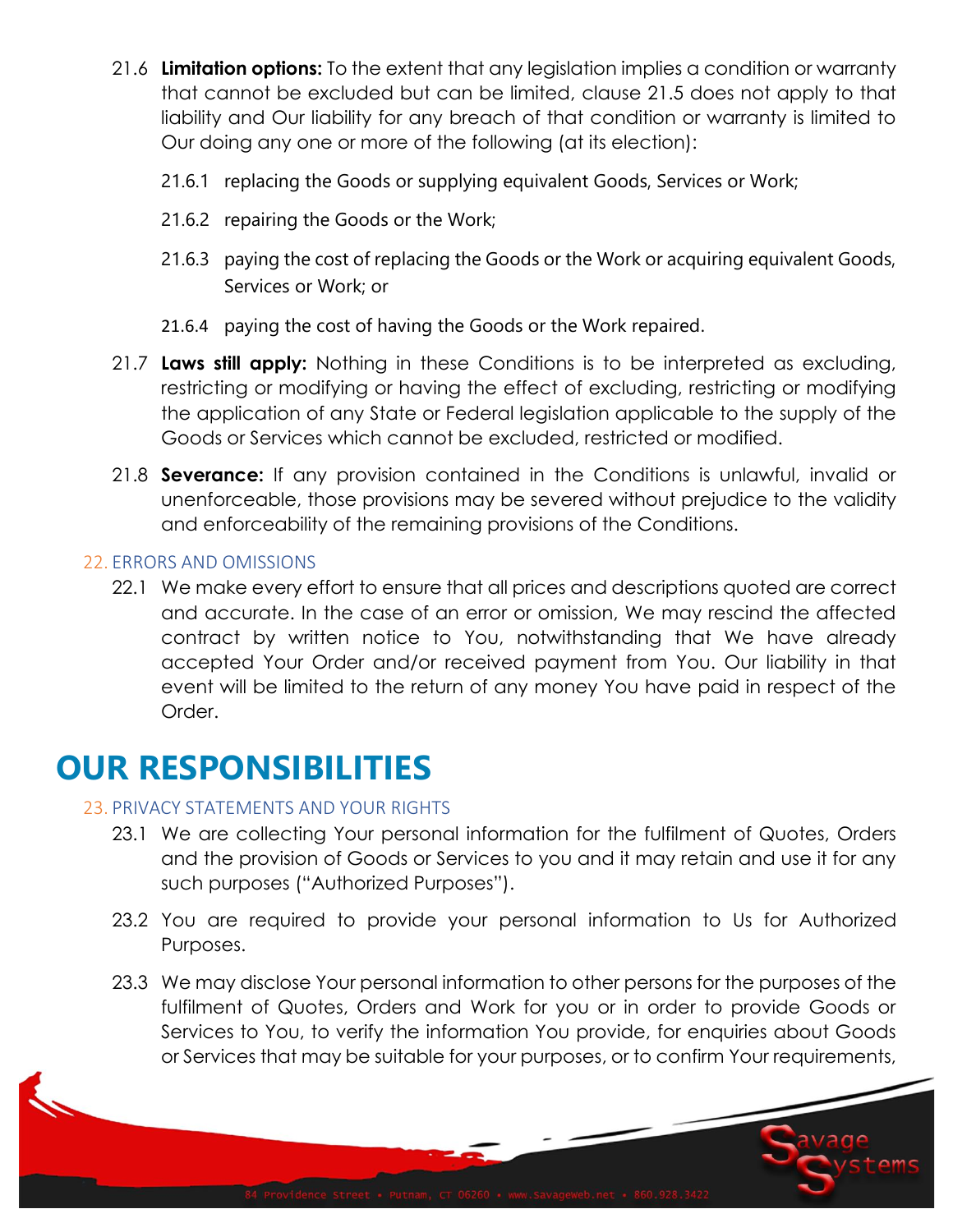to anyone proposing to supply Goods or Services to You, or to acquire Goods or Services on Your behalf, or in respect of enquiries relating to any of the foregoing.

- 23.4 Otherwise We will not disclose Your personal information without Your consent.
- 23.5 Your personal information will be held by Us at Our Principal Place of Business and You can contact Us to request to access or correct it.
- 23.6 We rely on You to submit correct information and details where requested. You accept that You may incur additional expenses if you submit incorrect information.

#### 24. OUR WEBSITE

- 24.1 We make no representations or warranties in relation to information available on Our website, including without limitation:
	- 24.1.1 that the information on Our website is complete or correct;
	- 24.1.2 that Our website will be continuously available or free from any delay in operation or transmission, virus, communications failure, internet access difficulties or malfunction in hardware or software; and that We endorse any internet site linked to Our website or any third party products or services referred to on Our website.

#### 25. INSURANCE COVERAGE

25.1 We will maintain at Our own expense, commercial general liability insurance for personal injury and property damage for a general aggregate of \$2,000,000. At Your request We will provide You with certificates, including renewal certificates evidencing such coverage within thirty (30) days of commencing this Agreement, at every renewal and at other times as may be reasonably requested by You.

## **YOUR RESPONSIBILITIES**

#### 26. LODGING OF SERVICE REQUESTS

26.1 In order for Us to provide You with the agreed Service, You agree to follow Our process for lodging of Service Requests as outlined in Appendix A.

#### 27. ACCESS TO SYSTEMS, SITES AND PEOPLE

- 27.1 In order to provide You with the agreed Service, You agree to give Us access to various items of Yours including but not limited to, equipment, people and sites as and when required.
- 27.2 You agree to allow Us to install software on Your Equipment that allows Our technicians to access Your systems at any time. This software allows Us to view system statuses, send monitoring information, see users' desktops and control Your PC's. This may require that devices are left on overnight or weekends.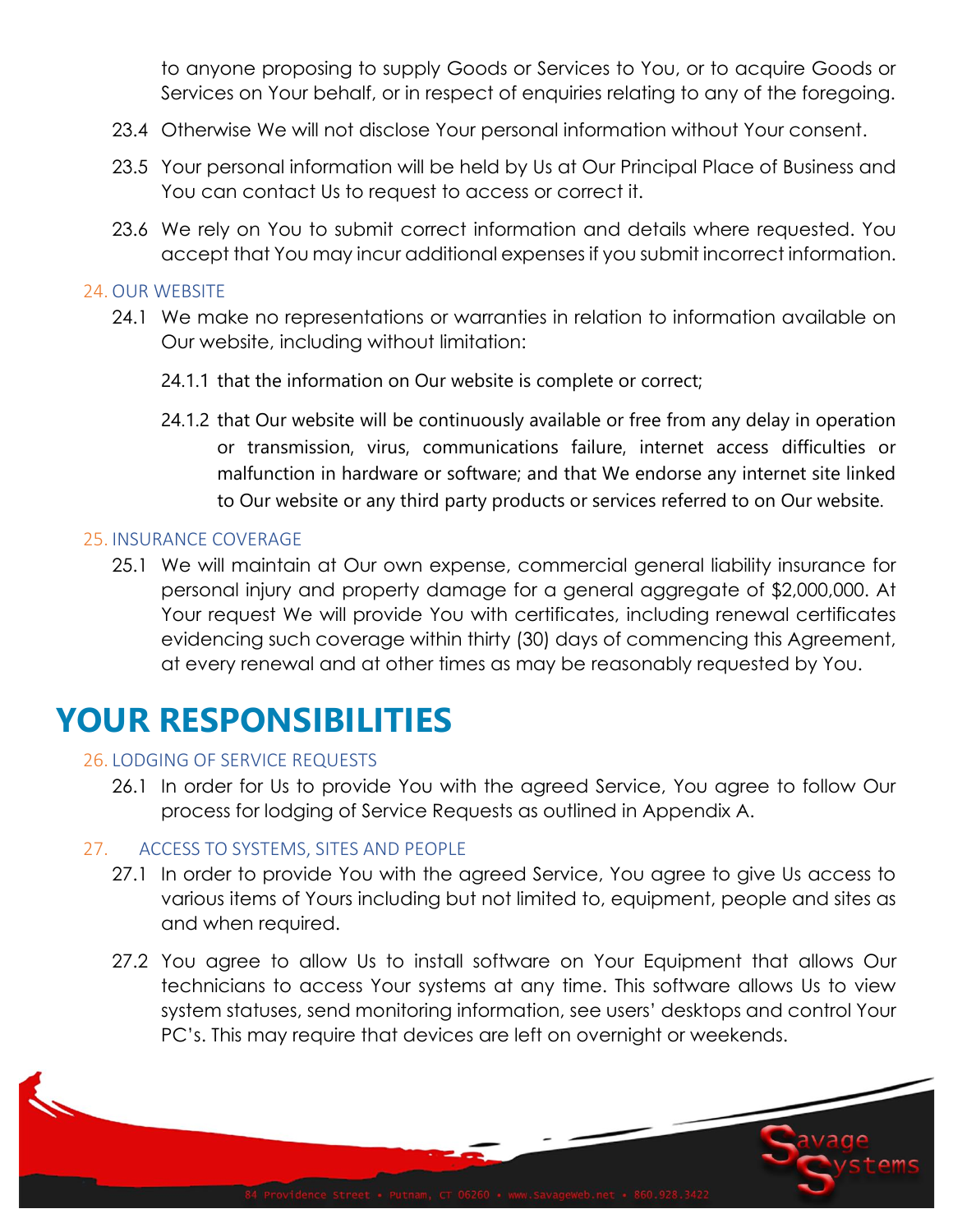#### 28. THIRD PARTY AUTHORIZATIONS

28.1 At times We may need to contact Your third party providers on Your behalf, such as Your internet provider. Some of these providers may require Your authorization for Us to deal on Your behalf. It is Your responsibility to ensure that We are able to deal freely with these providers.

#### 29. PAYMENT, LATE PAYMENT AND DEFAULT

- 29.1 **Payment due date:** All invoices issued to You are due and payable to Us within the terms stated on the invoice (unless otherwise agreed in writing). by cash, check, credit card or ACH in accordance with these Terms and Conditions and in the way set out in the Invoice.
- 29.2 **10 days late:** Where You fail to pay an invoice within ten (10) days of the due date, We may, in Our absolute discretion and without prior notice, suspend or discontinue the supply of Goods and/or Services to You.
- 29.3 **Recoveries:** All legal and other costs and expenses incurred in connection with the recovery of late payments will be added to the amount due by You to Us and will be recoverable from You, in addition to the original invoice cost. If You default in payment of any invoice on time, moneys which would have become due by You at a later date shall be immediately due and payable without any further notice to You. Collectively, all of these moneys are referred to in these Conditions as a "Sum Due".
- 29.4 **Interest:** If payment of any Sum Due is not made on time, We will charge interest daily on the Sum Due at the maximum rate allowed by law, calculated and charged daily on and from the due date until the Sum Due is paid in full.
- 29.5 **Application of funds:** All payments of the Sum Due made by You to Us will be applied as follows:
	- 29.5.1 first in or towards payment of any costs (including legal costs), charges, expenses or outgoings paid by Us in relation to any dishonored check fees, collection costs or any other action taken by Us for the recovery of any amounts owing by You to Us;
	- 29.5.2 secondly, in or towards payment of any interest due or payable hereunder, and
	- 29.5.3 thirdly, in or towards payment of Your debts to Us in order from the longest standing due to the most recently incurred.
- 29.6 **Security:** We may require You to provide security over Your property (including the Goods or any other property of Yours) as collateral to be held as security for any

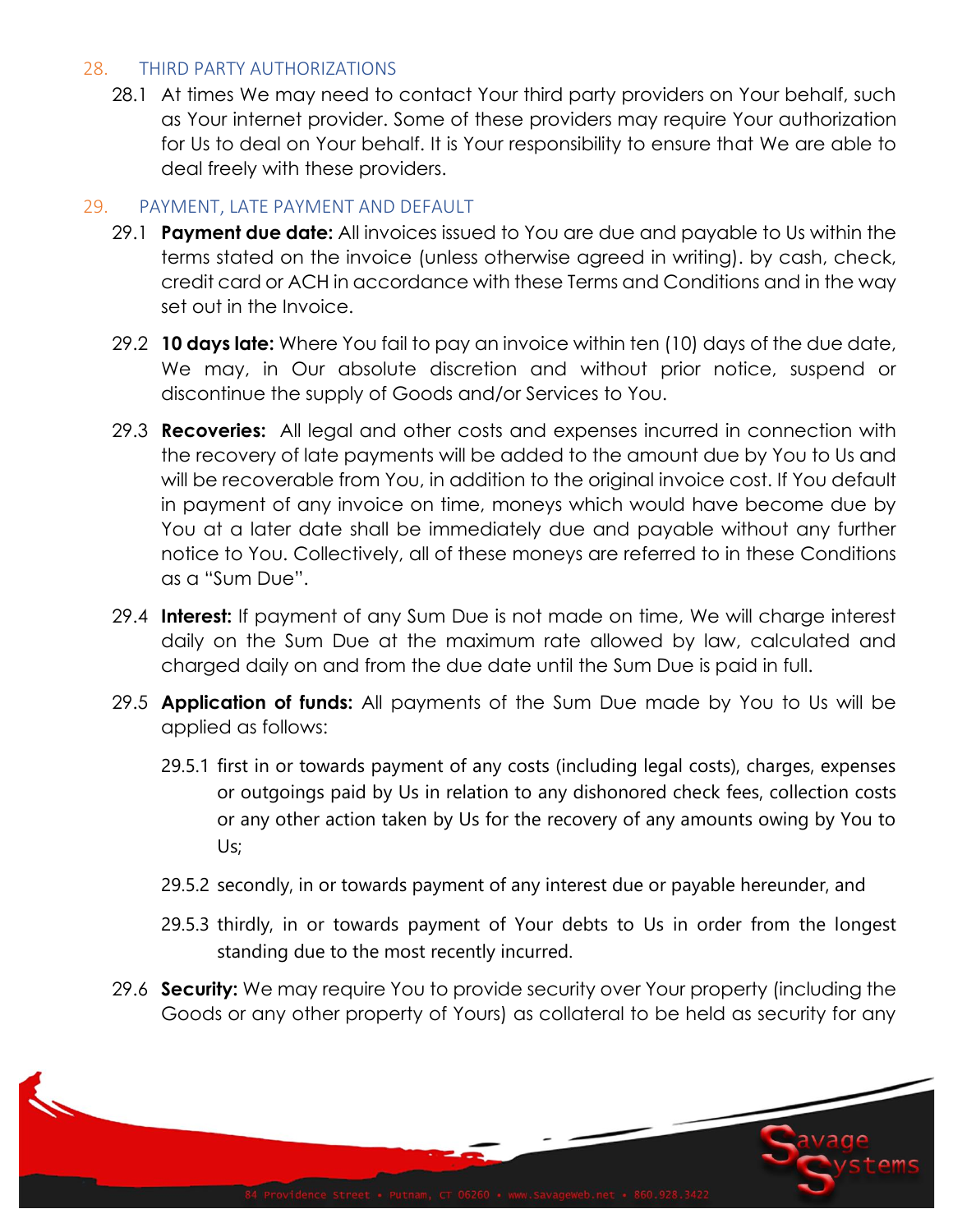Sum Due or as a condition precedent to the continuation of supply of Goods or Services by Us to You.

- 29.7 **Payment arrangements:** In the event that a repayment arrangement is made in relation to any Sum Due and the supply of Goods or Services is resumed, but then a repayment due under that arrangement is not made on time, We may, in Our absolute discretion and without prior notice, again suspend or discontinue the supply of Goods or Services to You.
- 29.8 **Power of Attorney:** You hereby irrevocably appoint Us as Your attorney to do anything We consider fit for the recovery of the Sum Due or the creation, perfection or enforcement of any collateral held or to be held as security for any Sum Due.
- 29.9 **Other remedies:** We may exercise any of Our rights and remedies including taking legal action against You for the recovery of any moneys due to Us, notwithstanding it may have exercised other rights under these Conditions.

## 30. NON-SOLICITATION OF CLIENTS AND EMPLOYEES

- 30.1 You agree that employees are one of Our most valuable assets, policy and professional ethics require that Our employees not seek employment with, or be offered employment by You during the course of engagement and for a period of two (2) years thereafter (or the maximum amount permissible by a Court).
- 30.2 You agree that Our damages resulting from breach of this clause 30.1 would be impracticable and that it would be extremely difficult for Us to ascertain the actual amount of damages. Therefore in the event You violate this provision, You agree to immediately pay Us 100% of the employee's total annual salary, as liquidated damages and We shall have the option to terminate this Agreement without further notice or liability to You. The amount of liquidated damages reflected herein is not intended as a penalty and is reasonably calculated based upon the projected costs We would incur to identify, recruit, hire and train suitable replacements for such personnel.

## 31. SOFTWARE

- 31.1 All Software licences are the responsibility of You and not that of Us. It is the duty of Yours to store all licences for all Software used, so that that they can be reproduced if and when required. This includes all Software installed by Us.
- 31.2 You indemnify and hold Us harmless against any claim, allegation, loss, damage or expense arising directly or indirectly from:
	- 31.2.1 any unauthorized Software use by You;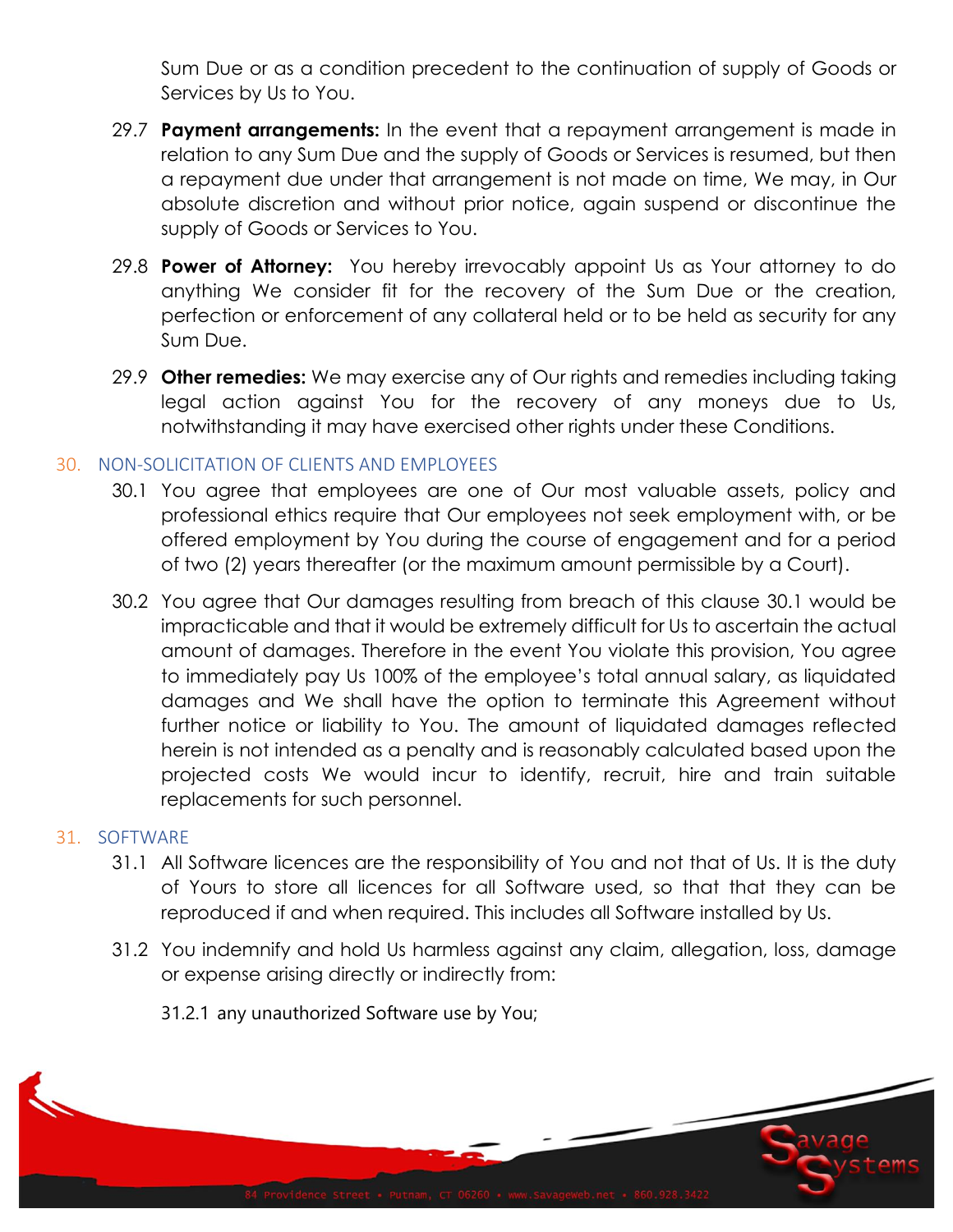- 31.2.2 any breach of any Software license in respect of Software provided to Us by You to be installed on one of Your computers;
- 31.2.3 otherwise as a result of Us installing Software at Your where You are not authorized to use the Software; and
- 31.2.4 any problem, defect or malfunction associated with any Software (or related services) supplied by third parties.
- 31.3 All copyright in custom software remains the sole property of Ours unless alternate arrangements are made as part of a separate software agreement.

## 32. COPYRIGHT AND CONFIDENTIALITY

- 32.1 **Warranty and breach**: You warrant that any confidential or copyright information or intellectual property (of any kind and in any form held) or provided by You to Us belongs to You. In the event of any breach of this warranty, You will pay all sums due to Us as If such warranty had not been breached (and regardless of any non-performance of any obligation by Us on account of or in connection with the breach of such warranty). You indemnify and hold Us harmless in respect of any allegations, claims, loss, costs or expenses in connection with such breach of warranty by You.
- 32.2 **Retention of title**: All copyright and other intellectual property rights in any Work created, commissioned or acquired by Us in the course of the supply of Services by Us to You will be the exclusive property of Ours unless otherwise agreed in writing by Us and You.
- 32.3 **Confidential Information:** We acknowledge that in the course of providing Services to You, We may learn from You certain non-public personal and otherwise confidential information relating to You, including Your customers, consumers or employees. We shall regard any and all information We receive which in any way relates or pertains to You, including Your customers, consumers or employees as confidential.
- 32.4 You also acknowledge that all information and services, consulting techniques, proposals, and documents disclosed by Us or which comes to Our attention during the course of business and provided under this agreement constitute valuable assets of, and confidential and/or proprietary information to Us.

As such, both parties shall take all commercially reasonable steps to not disclose, reveal, copy, sell, transfer, assign, or distribute any part or parts of such information in any form, to any person or entity, or permit any of its employees, agents, or representatives to do so for any purpose except unless permitted in writing by the disclosing party or as required by applicable law.